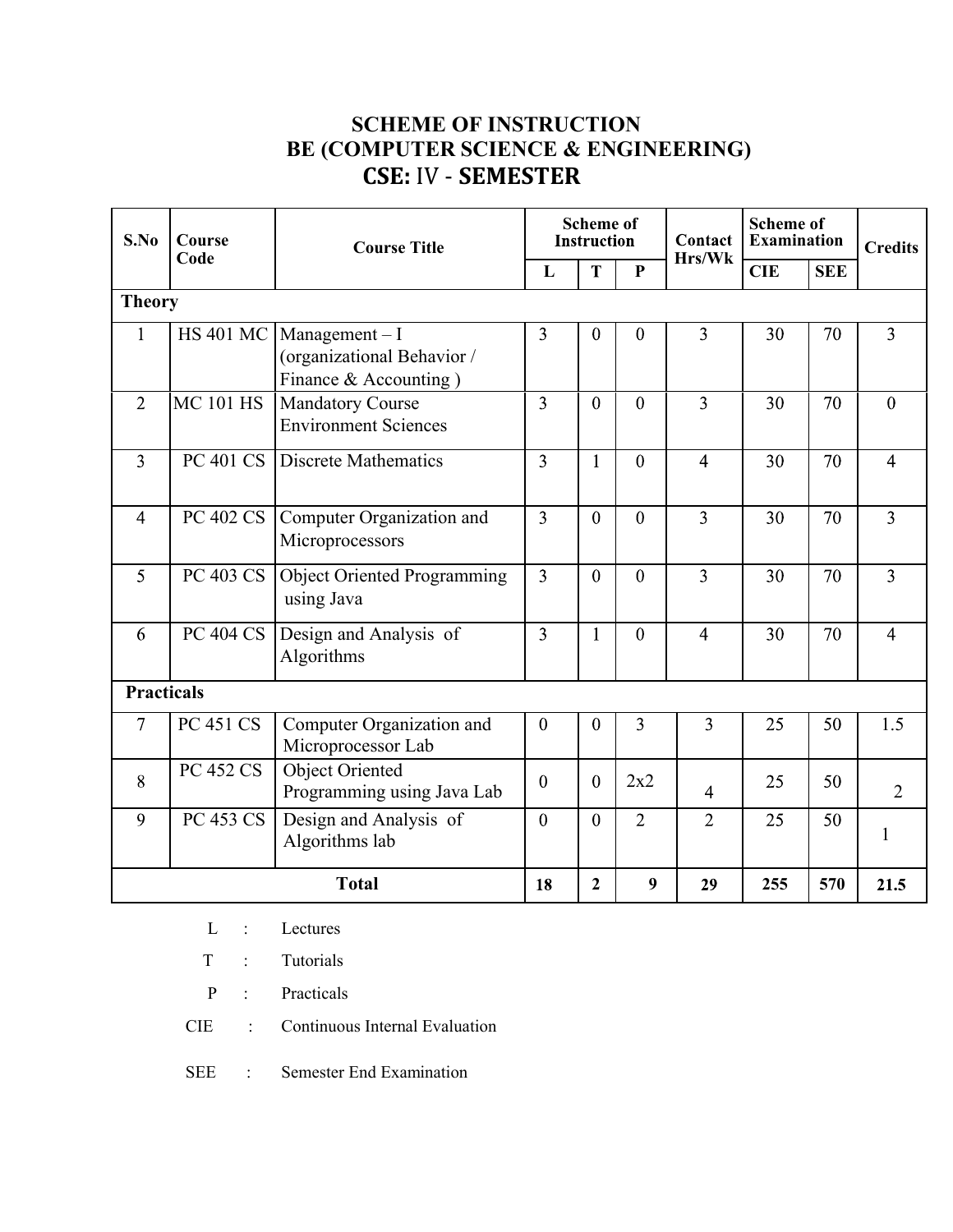#### **HS 401 MC ORGANIZATION BEHAVIOUR**

| Instruction                        | 3 Periods per week |
|------------------------------------|--------------------|
| Duration of University Examination | 3 Hours            |
| University Examination             | 70 Marks           |
| Sessional                          | 30 Marks           |
| Credits                            | 3                  |

#### **Course Objective:**

The objective of the course is to give an overview of management behavior,process of a organization. It highlights the organizational structure and also about leadership style which will be useful for problem solving and decision making.

#### **Course Outcome:**

- i) Students can able to understand the levels of management and its role and process
- ii) It creates awareness about the significance of planning which is a pre-requisite for decision making.
- iii) It helps to understand the phenomena of organization structure and importance of leadership styles to solve various managerial problems.
- iv) It enriches the knowledge of communication and role of control system in an organizational structure

#### **Unit – I:**

Management – meaning, nature, and significance – Combination of art and science Management as a profession, Management Vs Administration - Levels of Management -

Elements of managerial process – Styles and Roles of managers in organizations. Contributions of Taylor and Fayol. Human Relations and Behavioral School – Hawthorne studies.

#### **Unit – II:**

Planning – Nature and process of planning: Planning and Environmental uncertainties - Types of planning – Advantages and limitations of planning – Decision making – Stages in decision making.

#### **Unit – III:**

Nature and significance of organization – Authority and Responsibility relationships - Span of control, Process of delegation – Barriers to delegation – Centralization and Decentralization, Concept of Line and Staff – Overcoming Line – staff conflict, Committees, Coordination. Organization structure, types, advantages and disadvantages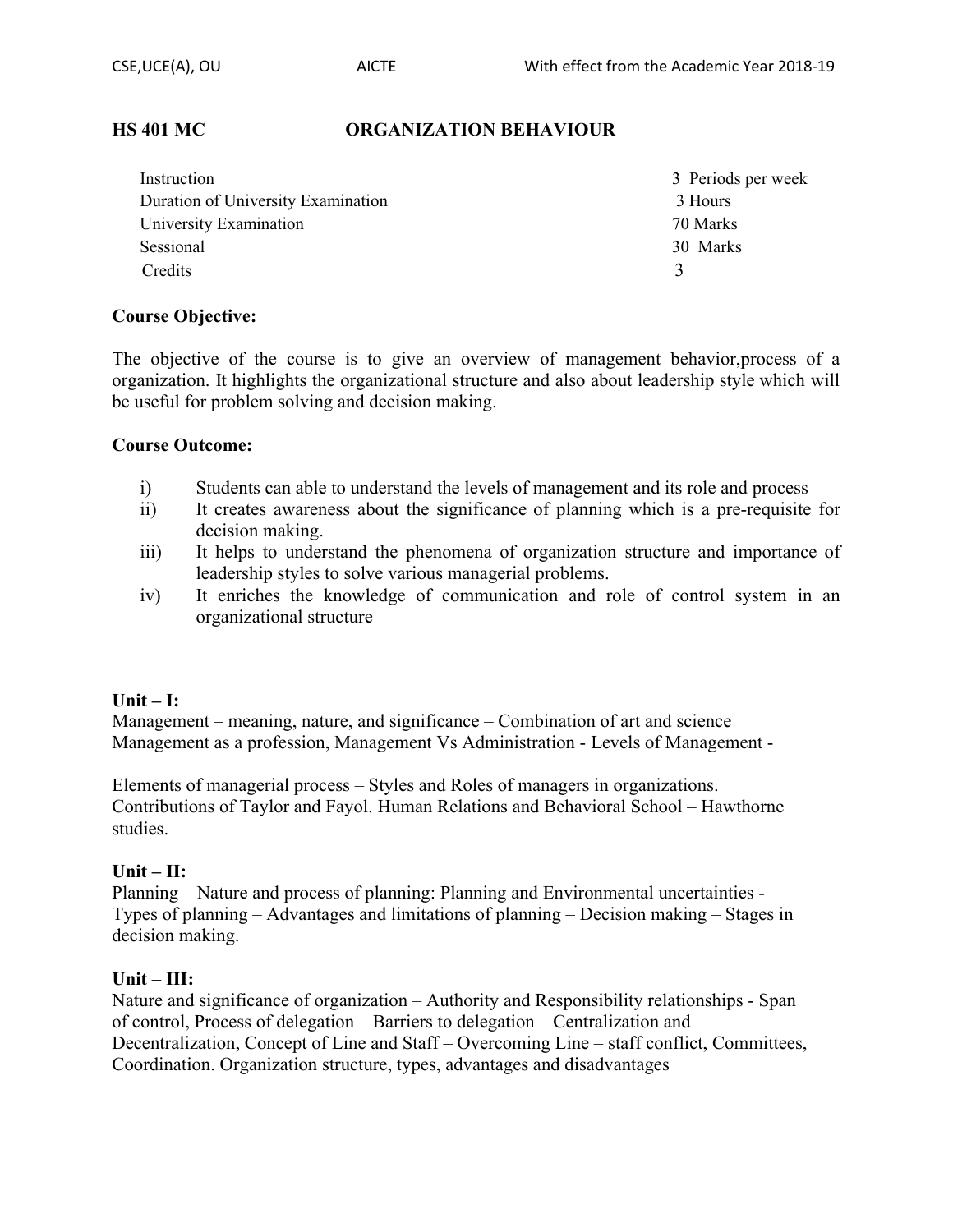#### **Unit – IV:**

Staffing, motivation and leadership. Scope of staffing function. Theories of motivation – theory X, theory Y and theory Z. Maslows need hierarchy. Leadership's styles.

## **Unit – V:**

Communication and control – Process of communication – Verbal and Nonverbal. Barriers to communication. Types, process, and tools of Control. Characteristics of effective Control system – Human Reaction to control system.

#### **References:**

1. Harold Koontz & Heinz Weihrich, "Essentials of Management", Tata McGraw Hill, 7th Edition.

- 2.Curtis W. Cook and Phillip L. Hunsaker, *Management and OrganisationalBehaviour,* 3rd Edition, McGraw-Hill, 2010.
- 3.Hellriegel, Jackson & Slocum, "Management", Thomson, 9th Edition.
- 4. Tripathi and Reddy, "Management".
- 5. Parag Divan "Management Principles and Practices", Excel 2008.
- 6. Stoner, "Management", PHI, 2008.
- 7. Robbins, "Management", PHI, 2008.
- 8. T. Ramaswamy, "Principles of Management", Himalaya Publishing House, 2008.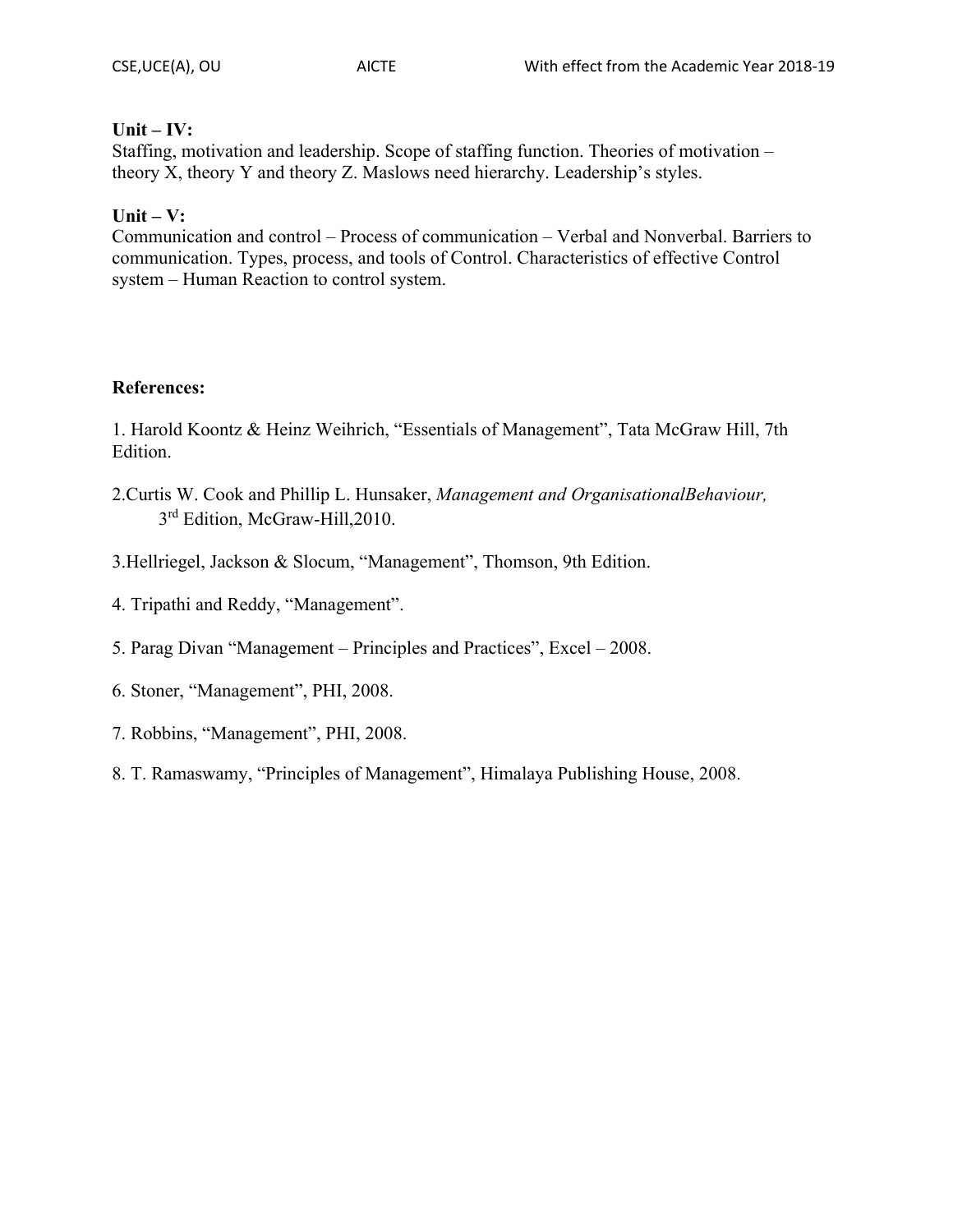## **MC 302CE ENVIRONMENTAL SCIENCES**

| Instruction                        | 3 Periods per week |
|------------------------------------|--------------------|
| Duration of University Examination | 3 Hours            |
| University Examination             | 70 Marks           |
| Sessional                          | 30 Marks           |
| Credits                            |                    |

#### **Course Objectives:**

- Comprehend the need of environmental science, ethics and issues
- Illustrate the characteristics and functions of ecosystem
- Understand the concepts of Biodiversity and its conservation needs
- ∑ Study various environmental pollution effects, prevention and control acts

#### **Course Outcomes:**

- Application of awareness on environmental Issues for sustainable society
- Acquaintance with utilization of various natural resources and ecosystems
- Ability in conserving and protecting the biodiversity
- ∑ Knowledge of social and environment related issues and their preventive measures

#### **Unit – 1**

**Multidisciplinary nature of Environmental studies:** Definition, scope and importance, Need for public awareness. Environmental ethics: issues and possible solutions. Population growth. Sustainable development and SDGs.

Current Environmental Issues: global warming and Climate change, acid rain, ozone layer depletion. Environment protection Acts. Environment and human health

#### $Unit - 2$

**Natural Resources:** Renewable and nonrenewable resources: Natural resources and associated problems Forest resources, Water resources, Mineral Resources, Water conservation, Food Resources Energy Resources.

Land Resources: Land as a resource, land degradation, soil erosion, and desertification Role of individual in conservation of natural resources, Equitable use of resources for sustainable life styles.

#### **Unit – 3**

**Ecosystems:** Concept of an ecosystem Structure and function of an ecosystem, Producers, consumers, decomposers. Energy flow in the eco systems. Ecological succession, Food chains, food webs and ecological pyramids,

Introduction, types, characteristic features, structure and functions: Terrestrial ecosystem, Forest ecosystem, Grass land ecosystem, Desert ecosystem. Aquatic ecosystems (ponds, streams, lakes, rivers, oceans, estuaries)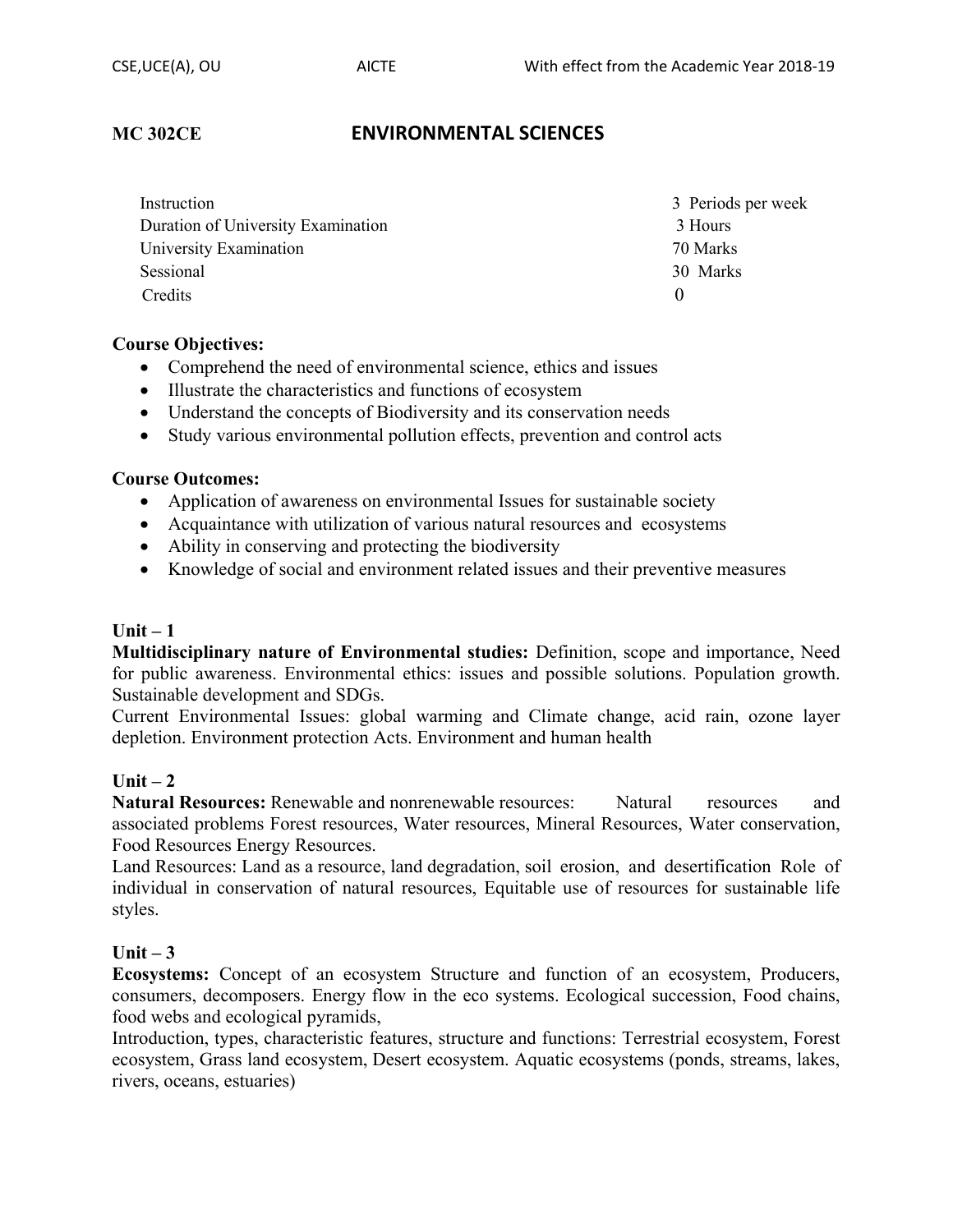## **Unit – 4**

**Biodiversity and its Conservation:** Introduction-Definition: genetics, species and ecosystem diversity. Biogeographically classification of India, Value of biodiversity: consumptive use, productive use, social, ethical, aesthetic and option values, Biodiversity at global, national and local level. India as a mega diversity nation.

Hot-spots of biodiversity, Threats to biodiversity: habitats loss, poaching of wild life, man wildlife conflicts. Endangered and endemic spaces of India, Conservation of biodiversity: in-situ and ex-situ conservation of biodiversity, Wildlife conservation and protection act, Forest conservation and protection act

#### **Unit – 5**

**Environmental Pollution:** Definition, Causes, effects and control measures - Air pollution, Water pollution, Soil pollution, Marine pollution, Noise pollution, Thermal pollution, Nuclear hazards,

Air (prevention and control of pollution) Act, Water (prevention and control of pollution) Act Solid waste Management: Causes, effects and control measures of urban and industrial wastes Role of an individual's, communities and NGOs in prevention of pollution

## **Suggested Reading:**

- 1. Gilbert, M. Masters Introduction to Environmental Engineering and Science, Prentice-Hall of India Pvt. Ltd., New Delhi, 1995.
- 2. Textbook of Environmental studies, Erach Bharucha, UGC.
- 3. Hammer. M J. and Hammer. MJ. Jr., Water and Wastewater Technology.
- 4. Prentice-Hall of India Pvt. Ltd., New Delhi. 1998
- 5. Fundamental concepts in Environmental Studies, D D Mishra, S Chand & Co Ltd.
- 6. Sasi Kumar, K. and Sanoop Gopi Krishna., Solid waste Management, Prentice-Hall of India Pvt. Ltd., New Delhi, 2009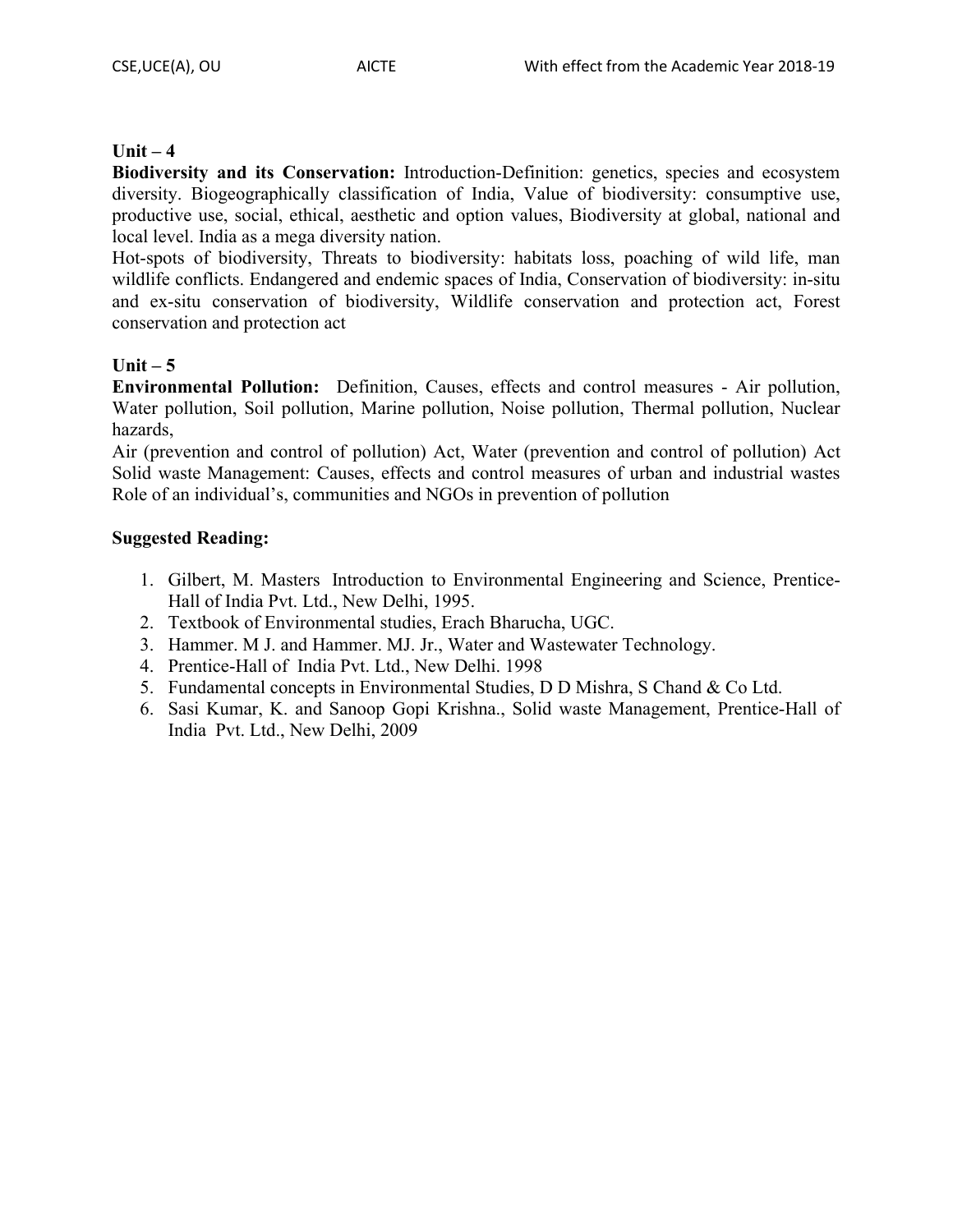## **PC 401 CS DISCRETE MATHEMATICS**

| Instruction                        | 4 Periods per week |
|------------------------------------|--------------------|
| Duration of University Examination | 3 Hours            |
| University Examination             | 70 Marks           |
| Sessional                          | 30 Marks           |
| Credits                            | 4                  |

## **Course Objectives:**

- 1. Use mathematically correct terminology and notation.
- 2. Construct correct direct and indirect proofs.
- 3. Use division into cases in a proof.
- 4. Use counterexamples.
- 5. Apply logical reasoning to solve a variety of problems

## **Course Outcomes:**

1. For a given logic sentence express it in terms of predicates, quantifiers, and logical connectives

2. For a given a problem, derive the solution using deductive logic and prove the solution based on logical inference

3. For a given a mathematical problem, classify its algebraic structure

4. Evaluate Boolean functions and simplify expressions using the properties of Boolean algebra

5. Develop the given problem as graph networks and solve with techniques of graph theory.

## **UNIT -I**

**Sets, Relation and Function**: Operations and Laws of Sets, Cartesian Products, Binary Relation, Partial Ordering Relation, Equivalence Relation, Image of a Set, Sum and Product of Functions, Bijective functions, Inverse and Composite Function, Size of a Set, Finite and infinite Sets, Countable and uncountable Sets, Cantor's diagonal argument and The Power Set theorem, Schroeder-Bernstein theorem. **Principles of Mathematical Induction**: The Well-Ordering Principle, Recursive definition, The Division algorithm: Prime Numbers, The Greatest Common Divisor: Euclidean Algorithm, The Fundamental Theorem of Arithmetic.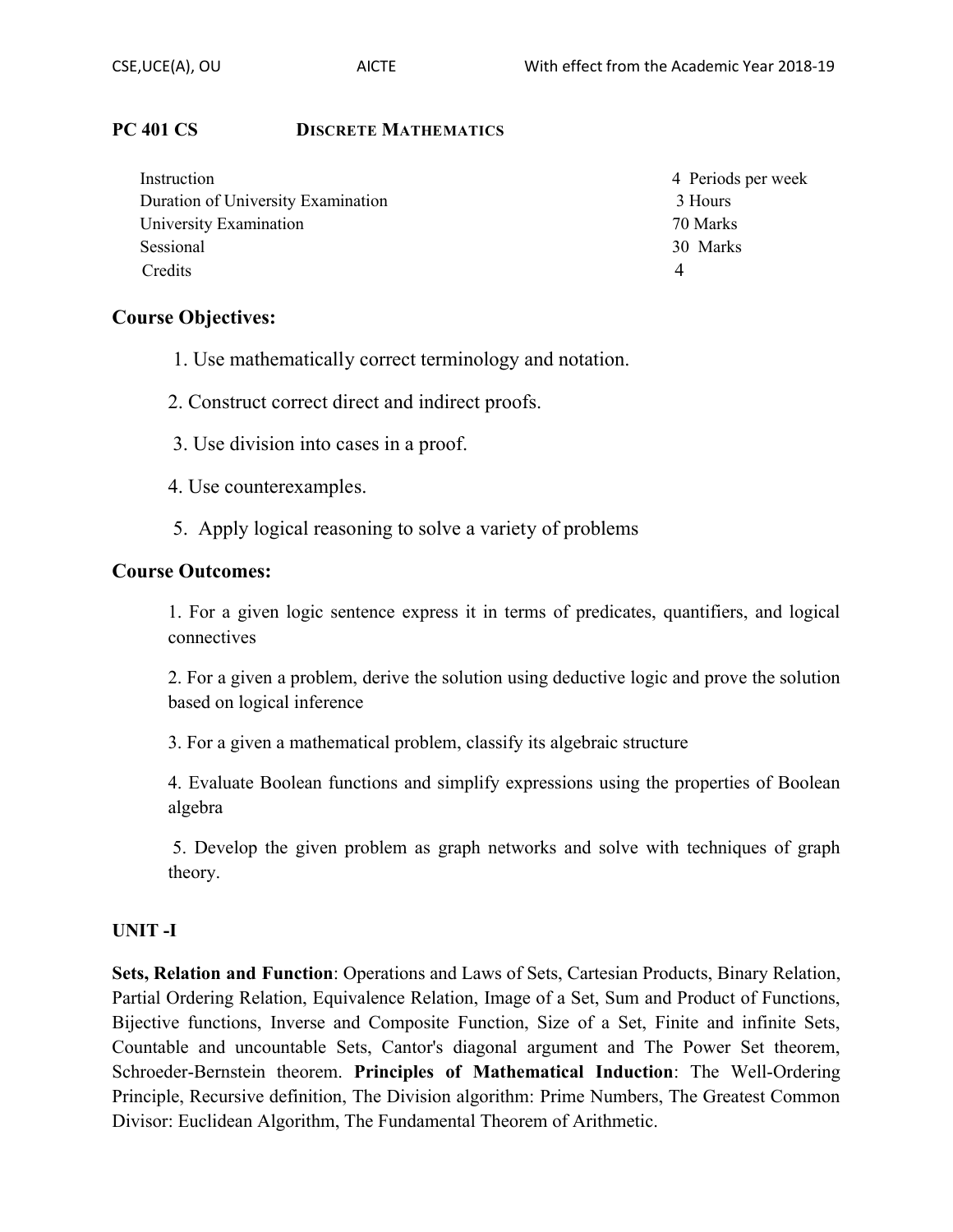## **UNIT-II**

Basic counting techniques-inclusion and exclusion, pigeon-hole principle, permutation and combination.

## **UNIT-III**

**Propositional Logic:** Syntax, Semantics, Validity and Satisfiability, Basic Connectives and Truth Tables, Logical Equivalence: The Laws of Logic, Logical Implication, Rules of Inference, The use of Quantifiers. **Proof Techniques**: Some Terminology, Proof Methods and Strategies, Forward Proof, Proof by Contradiction, Proof by Contraposition, Proof of Necessity and Sufficiency.

## **UNIT-IV**

**Algebraic Structures and Morphism**: Algebraic Structures with one Binary Operation, Semi Groups, Monoids, Groups, Congruence Relation and Quotient Structures, Free and Cyclic Monoids and Groups, Permutation Groups, Substructures, Normal Subgroups, Algebraic Structures with two Binary Operation, Rings, Integral Domain and Fields. Boolean Algebra and Boolean Ring, Identities of Boolean Algebra, Duality, Representation of Boolean Function, Disjunctive and Conjunctive Normal Form

## **UNIT–V**

**Graphs and Trees**: Graphs and their properties, Degree, Connectivity, Path, Cycle, Sub Graph, Isomorphism, Eulerian and Hamiltonian Walks, Graph Colouring, Colouring maps and Planar Graphs, Colouring Vertices, Colouring Edges, List Colouring, Perfect Graph, definition properties and Example, rooted trees, trees and sorting, weighted trees and prefix codes, Bi-connected component and Articulation Points, Shortest distances.

**Suggested books :** 1. Kenneth H. Rosen, Discrete Mathematics and its Applications, Tata McGraw – Hill

2. Susanna S. Epp, Discrete Mathematics with Applications,4th edition, Wadsworth Publishing Co. Inc

3. C L Liu and D P Mohapatra, Elements of Discrete Mathematics A Computer Oriented Approach, 3rd Edition by, Tata McGraw – Hill.

**Suggested reference books:** 1. J.P. Tremblay and R. Manohar, Discrete Mathematical Structure and It's Application to Computer Science", TMG Edition, TataMcgraw-Hill

2. Norman L. Biggs, Discrete Mathematics, 2nd Edition, Oxford University Press. Schaum's Outlines Series, Seymour Lipschutz, Marc Lipson,

3. Discrete Mathematics, Tata McGraw - Hill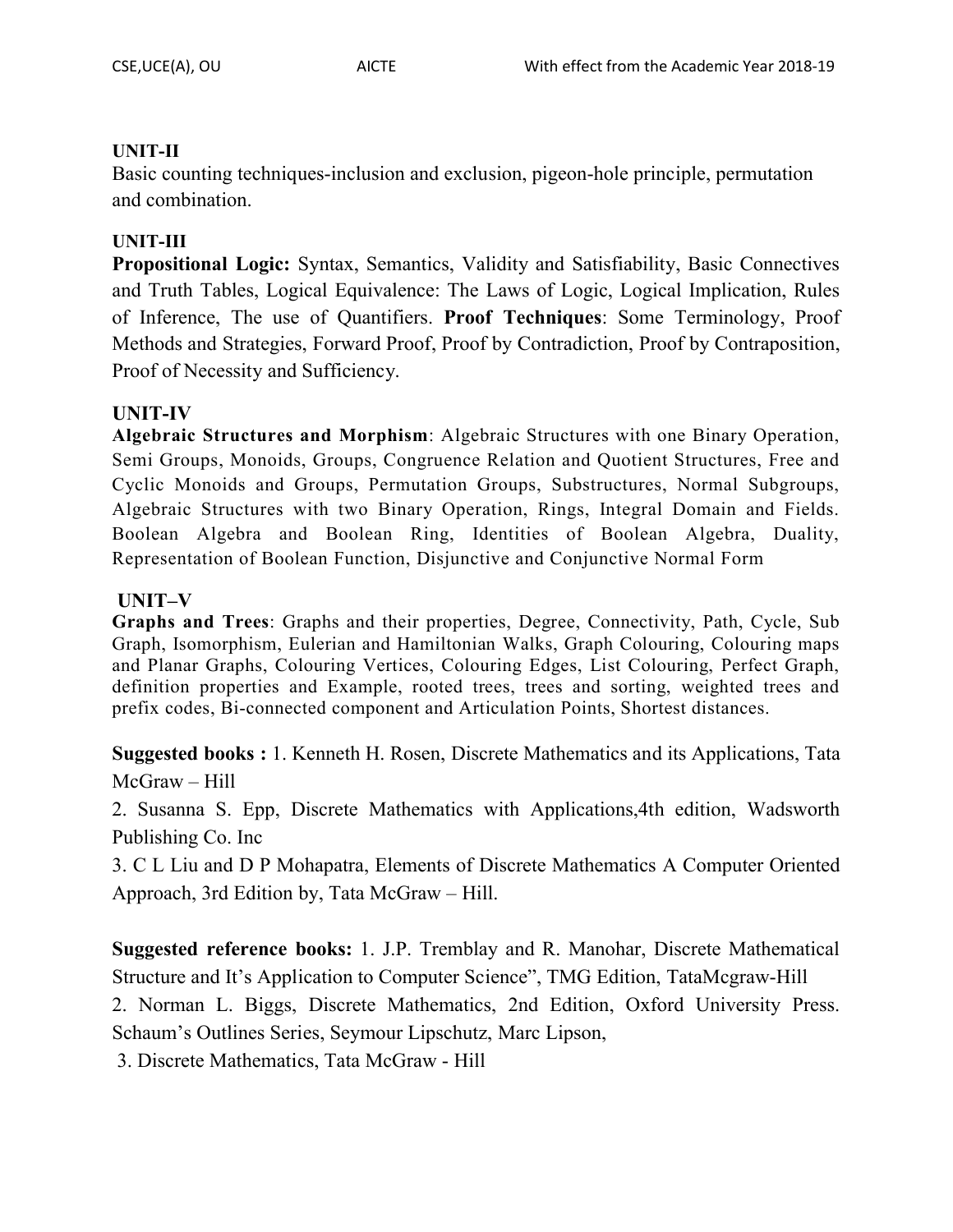## **PC 402 CS COMPUTER ORGANIZATION AND MICRO PROCESSOR**

| Instruction                        | 3 Periods per week |
|------------------------------------|--------------------|
| Duration of University Examination | 3 Hours            |
| University Examination             | 70 Marks           |
| Sessional                          | 30 Marks           |
| Credits                            | $\mathcal{R}$      |

#### **Course Objectives:**

- To understand the Instruction Set Architecture: Instruction format, types, various addressing modes
- ∑ To understand the basic components and design of the CPU: the ALU and control unit **.**
- To understand the parallelism both in terms of a single processor and multiple processors
- ∑ **To** understand the 8085 and 8051 architecture
- To learn the interfacing with I/O Organization, Interrupt-driven I/O, and DMA

## **Course Outcomes:**

#### **Student will be**

- Able to understand the Instruction Set Architecture: Instruction format, types, various addressing modes
- Able to understand the basic components and design of the CPU: the ALU and control unit **write multi threaded programs with synchronization.**
- Able to understand the parallelism both in terms of a single processor and multiple processors
- ∑ **Able to** understand the 8085 anad 8051 architectures
- Able to apply interfacing with I/O Organization, Interrupt-driven I/O, DMA

#### **UNIT -I**

**Data Representation:** Fixed and Floating Point representations. **Overview of Computer Function and Interconnections**: Computer components, Interconnection structures, Bus interconnection, Bus structure, and Data transfer.

**Register Transfer Microoperations:** Register Transfer Language, Register Transfer, Bus and Memory Transfers, Arithmetic, Logic and Shift microperations, Arithmetic Logic Shift Unit.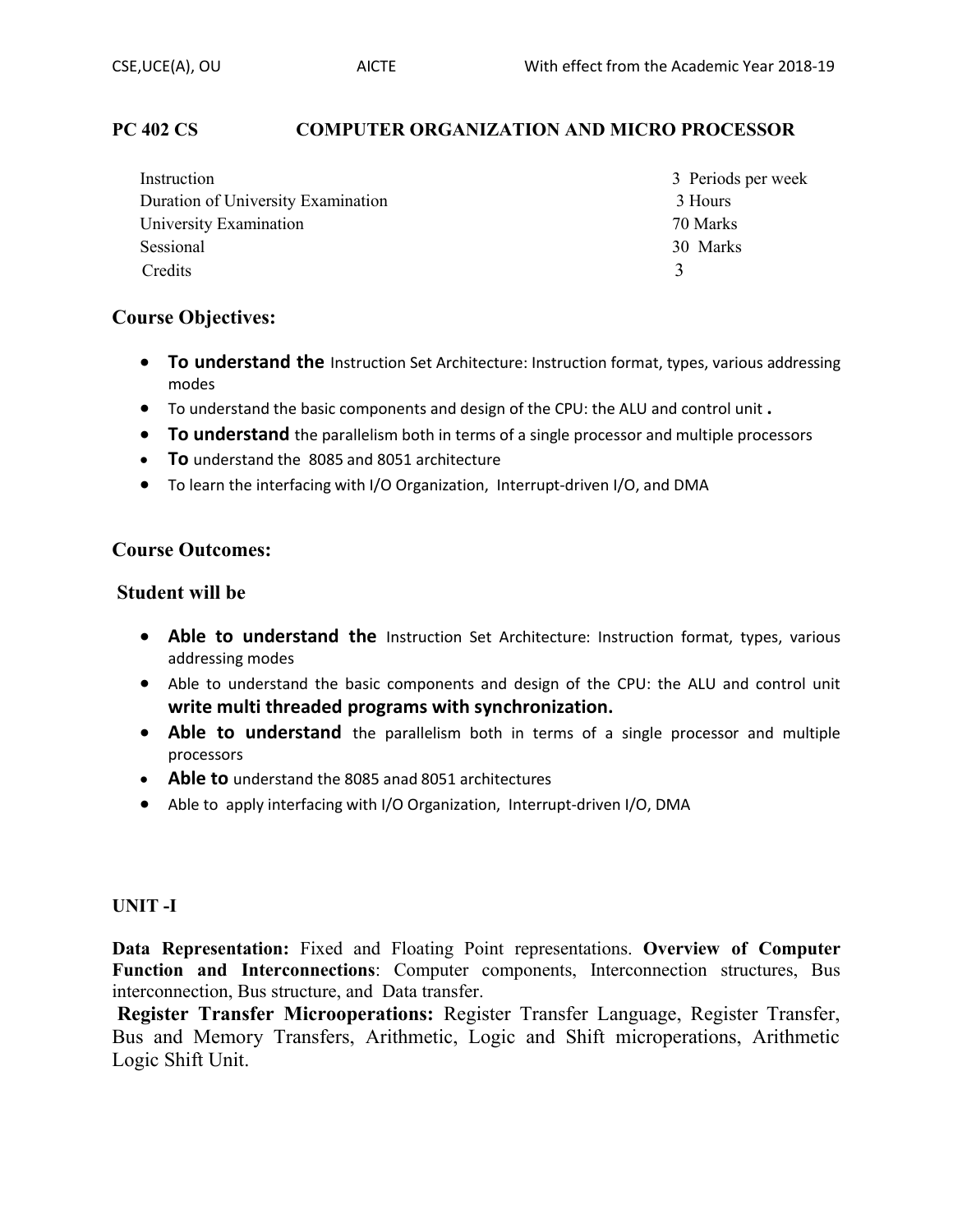## **UNIT-II**

Basic Computer Organization and Design: Instruction Codes, Computer Registers, Computer Instructions, Timing and Control, Instruction Cycle, Memory reference instruction, Input-Output and Interrupt. **Microprogrammed Control: Control memory, Address Sequencing, Microprogram** example, Design of Control Unit.

## **UNIT-III**

**Central Processing Unit:** General Register Organization, Stack Organization, Instruction formats, Addressing modes, Data Transfer and Manipulation, and Program control.

Floating Point Arithmetic Operations.

Pipeline Processing: Arithmetic, Instruction and RISC Pipelines.

**Memory Organization**: Cache memory, Virtual memory, Memory Management hardware

## **UNIT-IV**

**8085 Architecture:** Introduction to microprocessors and microcontrollers, 8085 Processor Architecture, Internal operations, Instructions and timings. Programming the 8085 - Introduction to 8085 instructions, Addressing modes and Programming techniques with Additional instructions.

**Input-Output Organization**: Modes of Transfer, Priority Interrupt, Direct Memory Access (DMA), I/O Processor. Basic Interfacing concepts with 8085, Programmable Interrupt Controller(8259A). Direct Memory Access(DMA) - DMA Controller (Intel 8257)

## **UNIT–V**

**Introduction to Microcontrollers, 8051** – Architecture, Instruction set, Addressing modes and Programming techniques. Comparison of various families of 8-bit micro controllers. System Design Techniques - Interfacing of LCD, ADC, Sensors, Stepper motor, Keyboard and DAC using microcontrollers. Communication Standards - Serial RS 232 and USB.

Features of Multi-Core Processors architectures and Graphics Processing Units.

## **Suggested Readings:**

- 1. Morris Mano M "*Computer System Architecture*", 3rd Edition, Pearson Education India, 2007.
- 2. William Stallings "*Computer Organization and Architecture*", PHI, 7th Edition, 2008.
- 3. Ramesh S. Gaonkar "Microprocessor Architecture, Programming, and Applications with the 8085", 5/E, Prentice Hall, 2002.
- 4. Myke Predko "Programming and Customizing the 8051 Microcontroller", Tata McGraw Hill, 1994.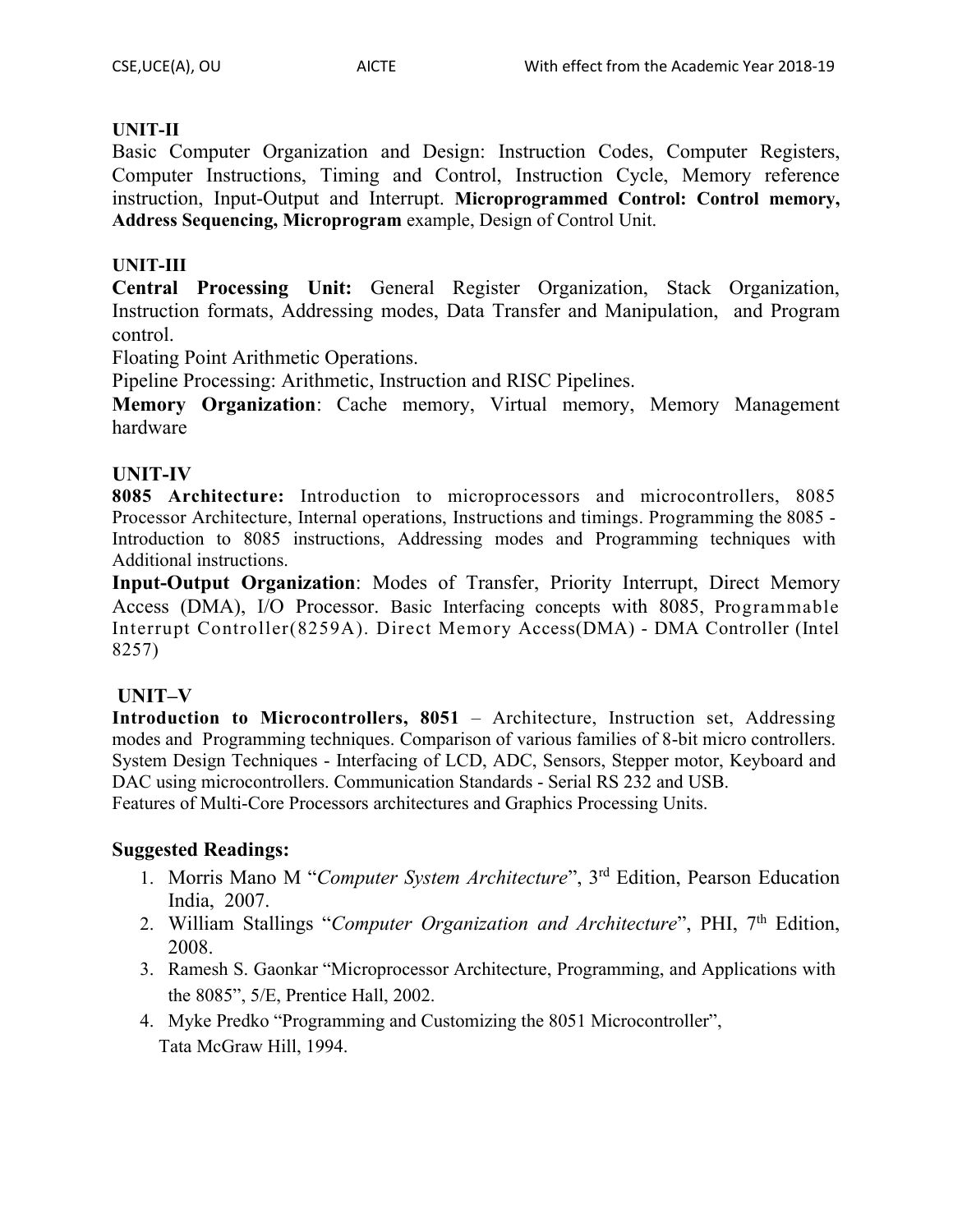#### **PC 403 CS OBJECT ORIENTED PROGRAMMING USING JAVA**

| Instruction                        | 3 Periods per week |
|------------------------------------|--------------------|
| Duration of University Examination | 3 Hours            |
| University Examination             | 70 Marks           |
| Sessional                          | 30 Marks           |
| Credits                            |                    |

#### **Course Objectives:**

- ∑ To introduce fundamental object oriented concepts of Java programming Language such as classes, inheritance packages and interfaces.
- ∑ To introduce concepts of exception handling and multithreading.
- To use various classes and interfaces in java collection framework and utility classes.
- To understand the concepts of GUI programming using AWT and Swing controls.
- ∑ To introduce Java I/O streams and serialization.

#### **Course Outcomes:**

Student will be

- Able to understand the usage of abstract classes.
- Able to write multi threaded programs with synchronization.
- Able to implement real world applications using java collection frame work and I/O classes
- Able to write Event driven GUI programs using AWT/Swing

#### **UNIT -I**

**Object Oriented System Development:** understanding object oriented development, understanding object oriented concepts, benefits of object oriented development**.**

**Java Programming Fundamentals:** Introduction, overview of Java, data types, variables and arrays, operators, control statements, classes, methods, inheritance, packages and interfaces**.**

#### **UNIT -II**

Exceptional Handling, Multithreaded Programming, I/O Basics, Reading Console Input and Output, Reading and Writing Files, Print Writer Class, String Handling.

#### **UNIT -III**

Exploring Java.Lang, Collections Overview, Collection Interfaces, Collection Classes, Iterators, Random Access Interface, Maps, Comparators, Arrays, Legacy Classes and Interfaces, String Tokenizer, Bitset, Date, Calendar, Observable Timer.

#### **UNIT –IV**

**GUI Programming & Event Handling**: Event Handling Mechanisms, The Delegation Event Model, Event Classes, Source of Events, Event Listener Interfaces, Handling mouse and keyboard events, Adapter classes, Inner classes, Anonymous Inner classes, Introduction, AWT classes working with Graphics, Understanding Layout Managers, Flow Layout, Border Layout, Grid Layout, Card Layout, Grid Bag Layout.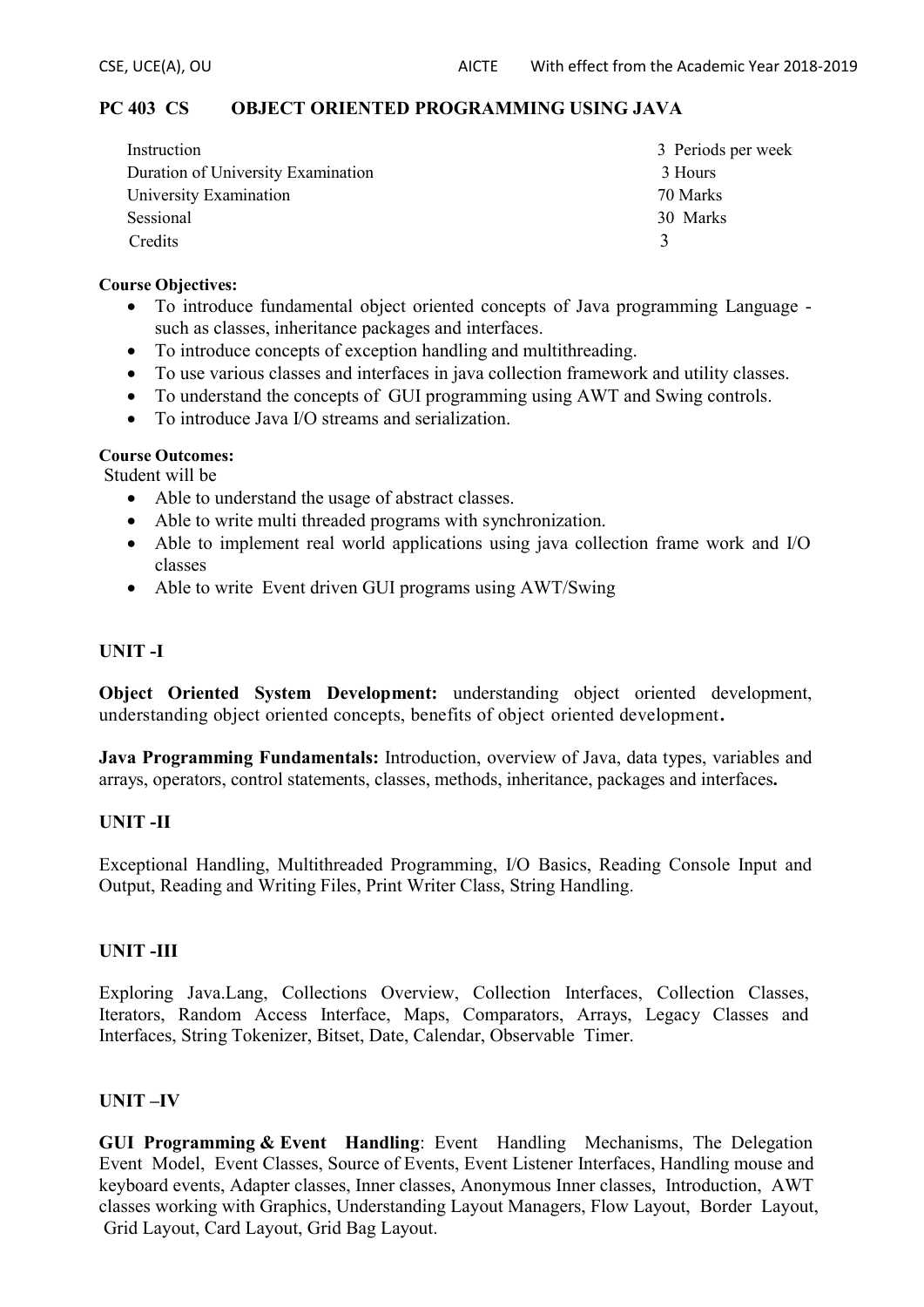**Java Swing:** Basics of Swing, Difference between AWT & Swing, MVC Architecture, Components and Container, Exploring Swing Controls- JLabel and Image Icon, JText Field, The Swing Buttons-JButton, JToggle Button, JCheck Box, JRadio Button, JTabbed Pane, JScroll Pane, JList, JCombo Box, Swing Menus, Dialogs.

#### **UNIT –V**

Java I/O Classes and Interfaces, Files, Stream and Byte Classes, Character Streams, Serialization.

#### **Suggested Reading:**

- 1. Herbert Schildt, *The Complete Reference JAVA*, Tata McGraw Hill, 7<sup>th</sup>Edition, 2005.
- 2. James M Slack, *Programming and Problem Solving with JAVA*, Thomson Learning, 2002.
- 3. C.Thomas Wu, *An Introduction to Object-Oriented Programming with Java*, Tata McGraw Hill,  $5<sup>th</sup>$  Edition, 2005.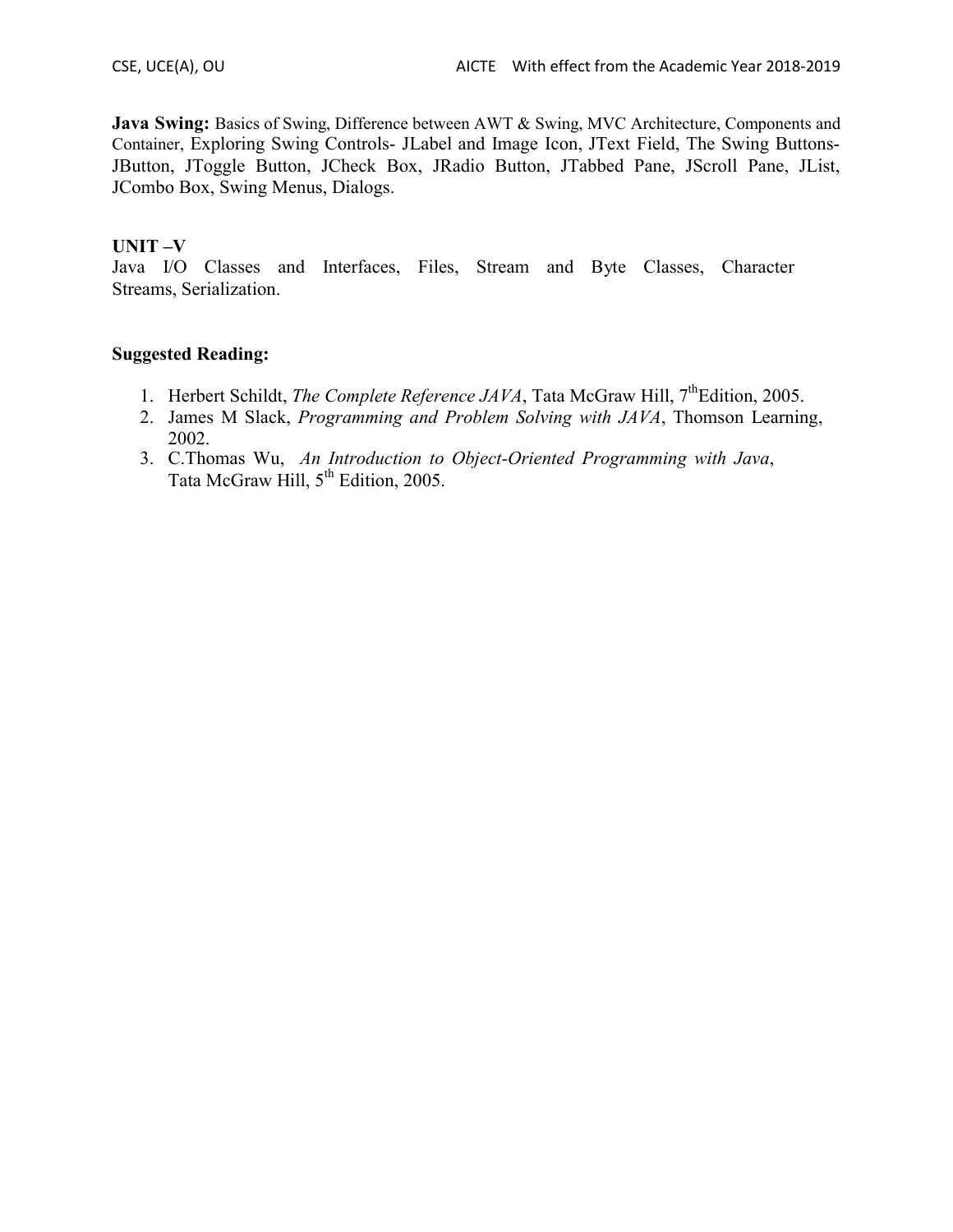| Instruction                        | 4 Periods per week |
|------------------------------------|--------------------|
| Duration of University Examination | 3 Hours            |
| University Examination             | 70 Marks           |
| Sessional                          | 30 Marks           |
| Credits                            |                    |

## **Course Objectives**

- Analyze the asymptotic performance of algorithms.
- Write rigorous correctness proofs for algorithms.
- Demonstrate a familiarity with major algorithms and data structures.
- Apply important algorithmic design paradigms and methods of analysis.
- Synthesize efficient algorithms in common engineering design situations.

## **Course Outcomes**

- 1. For a given algorithms analyze worst-case running times of algorithms based on asymptotic analysis and justify the correctness of algorithms
- 2. Describe the greedy paradigm and explain when an algorithmic design situation calls for it. For a given problem develop the greedy algorithms.
- 3. Describe the divide-and-conquer paradigm and explain when an algorithmic design situation calls for it. Synthesize divide-and-conquer algorithms. Derive and solve recurrence relation.
- 4. Describe the dynamic-programming paradigm and explain when an algorithmic design situation calls for it. For a given problems of dynamic-programming and
- 5. develop the dynamic programming algorithms, and analyze it to determine its computational complexity.
- 6. For a given model engineering problem model it using graph and write the corresponding algorithm to solve the problems.
- 7. Explain the ways to analyze randomized algorithms (expected running time, probability of error).
- 8. Explain what an approximation algorithm is. Compute the approximation factor of an approximation algorithm (PTAS and FPTAS).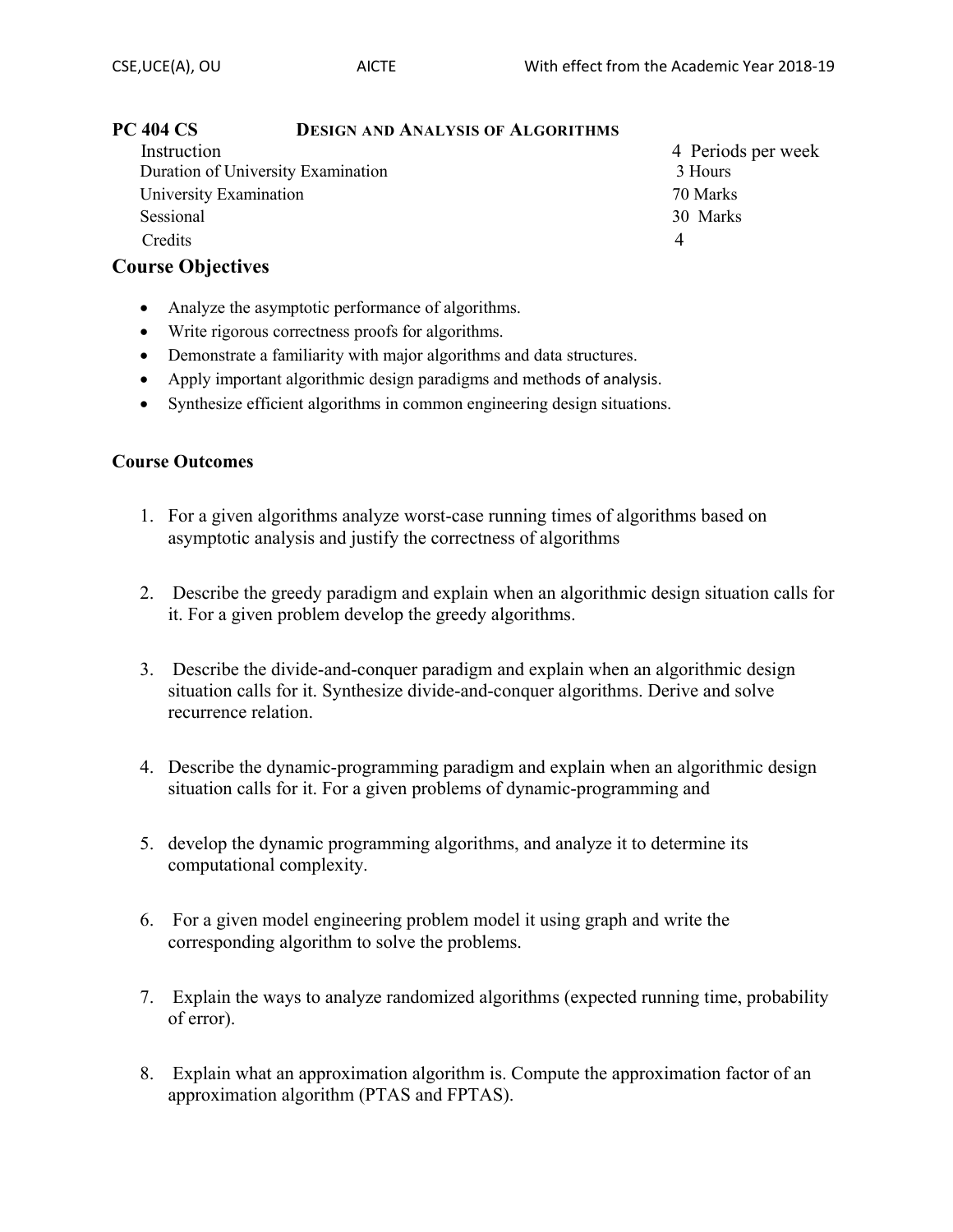## **UNIT -I**

**Introduction:** Characteristics of algorithm. Analysis of algorithm: Asymptotic analysis of complexity bounds – best, average and worst-case behavior; Performance measurements of Algorithm, Time and space trade-offs, Analysis of recursive algorithms through recurrence relations: Substitution method, Recursion tree method and Masters' theorem.

## **UNIT-II**

**Fundamental Algorithmic Strategies:** Brute-Force, Greedy,Dynamic Programming, Branch and-Bound and Backtracking methodologies for the design of algorithms; Illustrations of these techniques for Problem-Solving , Bin Packing, Knap Sack TSP. Heuristics – characteristics and their application domains.

## **UNIT-III**

**Graph and Tree Algorithms:** Traversal algorithms: Depth First Search (DFS) and Breadth First Search (BFS); Shortest path algorithms, Transitive closure, Minimum Spanning Tree, Topological sorting, Network Flow Algorithm**.** 

## **UNIT-IV**

**Tractable and Intractable Problems:** Computability of Algorithms, Computability classes – P, NP, NP-complete and NP-hard. Cook's theorem, Standard NP-complete problems and Reduction techniques

## **UNIT–V**

**Advanced Topics:** Approximation algorithms, Randomized algorithms, Class of problems beyond NP – P SPACE

## **Suggested books:**

1. Introduction to Algorithms, 4TH Edition, Thomas H Cormen, Charles E Lieserson, Ronald L Rivest and Clifford Stein, MIT Press/McGraw-Hill.

2. Fundamentals of Algorithms – E. Horowitz et al.

## **Suggested reference books**

1. Algorithm Design, 1ST Edition, Jon Kleinberg and ÉvaTardos, Pearson.

2. Algorithm Design: Foundations, Analysis, and Internet Examples, Second Edition, Michael T Goodrich and Roberto Tamassia, Wiley.

3. Algorithms -- A Creative Approach, 3RD Edition, UdiManber, Addison-Wesley, Reading, MA.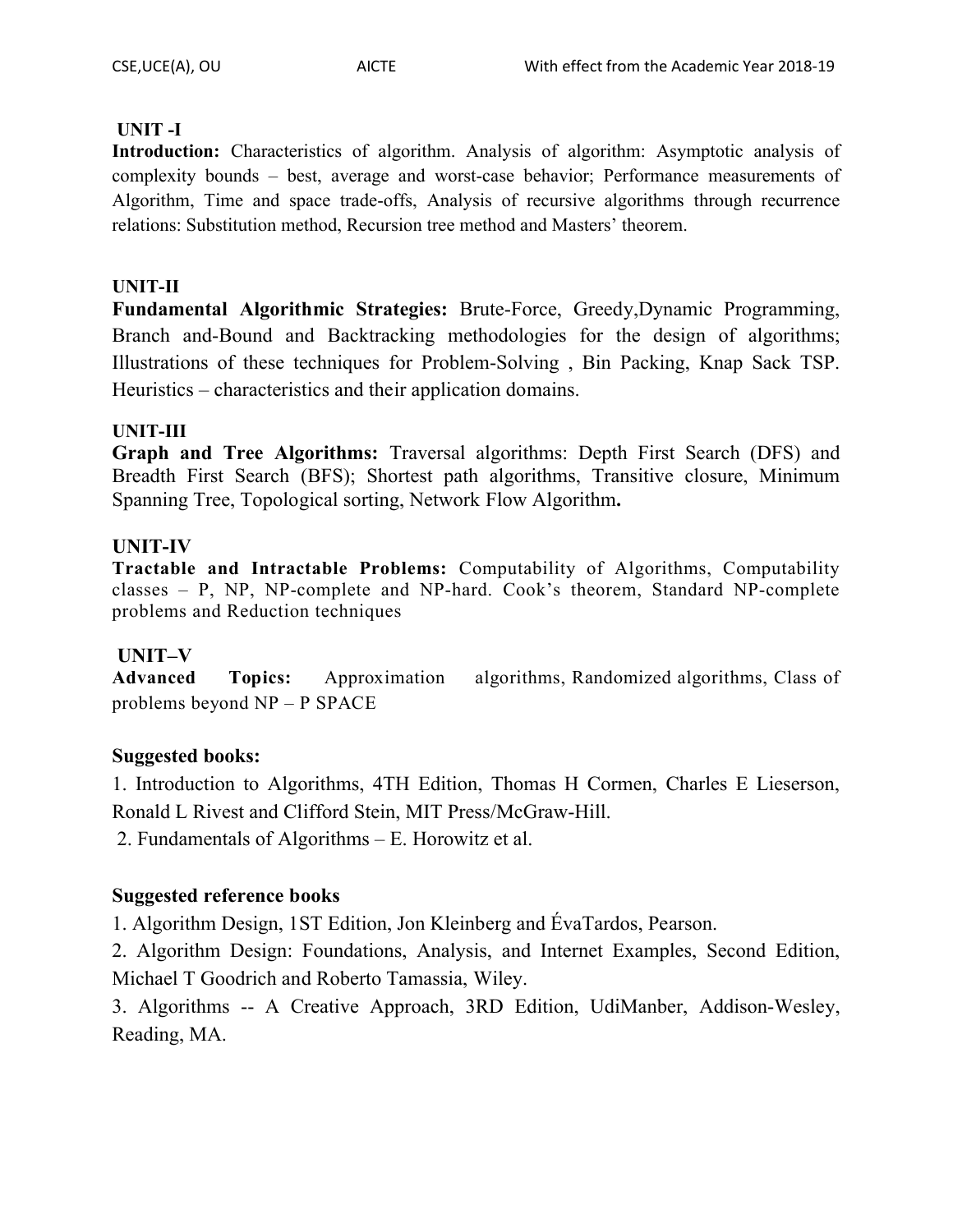## **PC 451 CS COMPUTER ORGANIZATION AND MICRO PROCESSORS LAB**

| Instruction                        | 3 Periods per week |
|------------------------------------|--------------------|
| Duration of University Examination | 3 Hours            |
| University Examination             | 50 Marks           |
| Sessional                          | 25 Marks           |
| Credits                            | 1.5                |

#### **PART A: Programs using VERILOG**

- 1. Review of the different logic design ckts., a) Gates b) Flip/Flop(RS, JK, D, T),
- 2. Familiarity with state of art IC-chips, e.g. a) Multiplexer , b) Decoder, c) Encoder, d) Counter, e)Shift-Register, f)adder Truth Table verification and clarification from Data-book.
- 3. Design a BCD adder.
- 4. Design an Adder/Subtracter composite unit
- 5. Design a carry-look ahead Adder
- 6. Design a ripple counter and carry-look ahead counter.
- 7. Design ALU and 4-bit processor

#### **PART B**: **8085 Programming using Microprocessor Trainer Kit**

- 8. Simple programming examples using 8085 instruction set. To understand the use of various instructions and addressing modes.
- 9. Interfacing and programming of 8255
- 10. Interfacing and programming of 8254.
- 11. Interfacing and programming of 8279.

#### **PART C: 8051 Programming**

- 12. Simple programming examples using 8051 Microcontroller
- 13. A/D and D/A converter interface
- 14. Stepper motor interface
- 15. Display Interface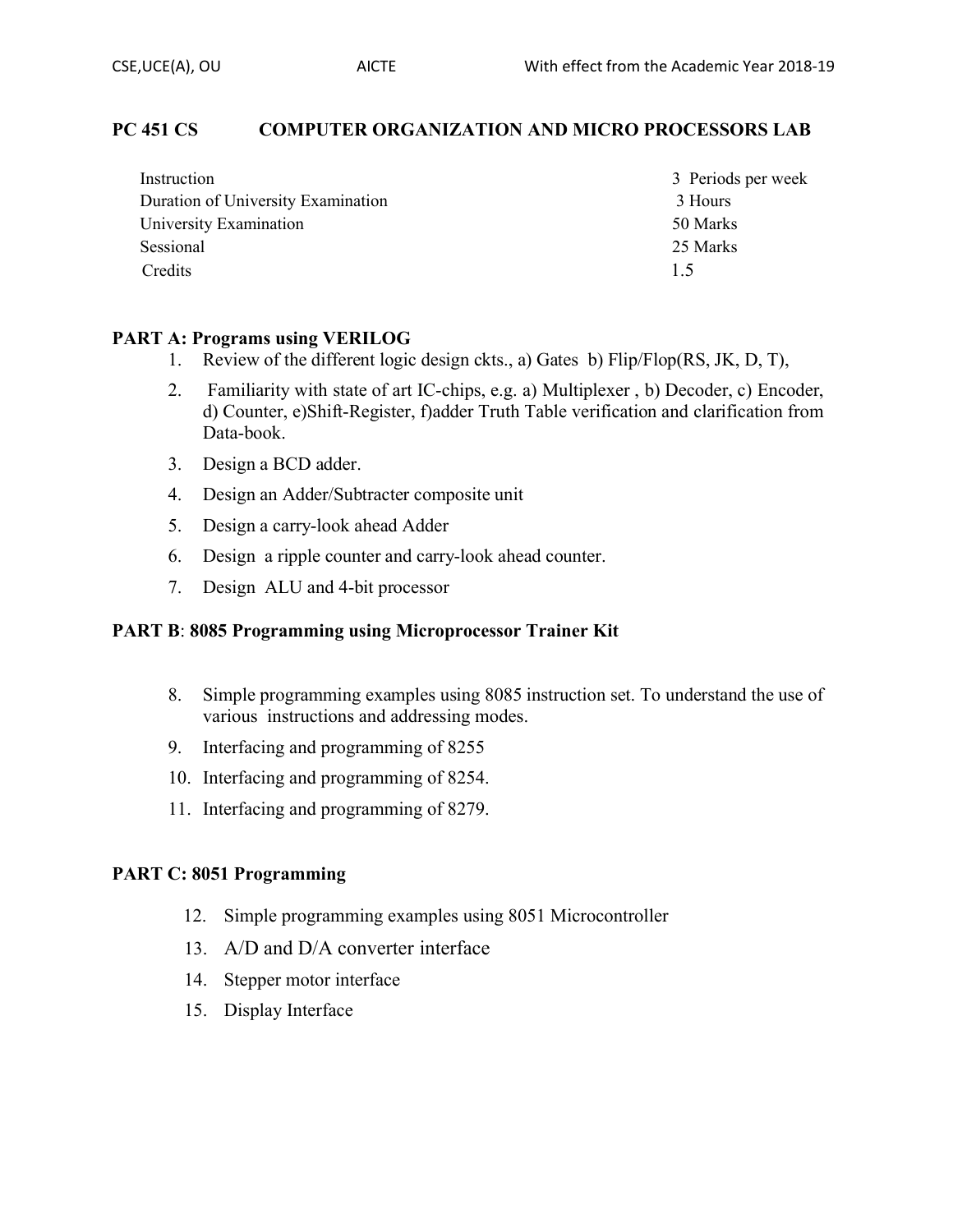## PC 452 CS **OBJECT ORIENTED PROGRAMMING USING JAVA LAB**

| Instruction                        | 4 Periods per week |
|------------------------------------|--------------------|
| Duration of University Examination | 3 Hours            |
| University Examination             | 50 Marks           |
| Sessional                          | 25 Marks           |
| Credits                            |                    |

## **Course Objectives:**

- Ability to learn the concept of classes, inheritance and abstract classes.
- Learn to demonstrate multithreaded programs with synchronization.
- Demonstrate real world applications using java collection frame work and I/O classes.
- Model Event driven GUI programs using AWT/Swing.

#### **Course Outcomes:**

Student will be

- Able to understand the OOPS features
- Able to understand the usage of abstract classes and interfaces.
- Able to write multi threaded programs with synchronization.
- Able to implement real world applications using java collection frame work and I/O classes
- Able to write Event driven GUI programs using AWT/Swing
- 1. A program to illustrate the concept of class with constructors, methods and overloading.
- 2. A program to illustrate the concept of Inheritance and Dynamic polymorphism.
- 3. A program to show the concept of packages.
- 4. A program to illustrate the usage of interfaces and Abstract class.
- 5. A program to illustrate exception handling keywords.
- 6. A program to illustrate user define exception using stack.
- 7. A program to illustrate user define exception for evaluating a post fix expression.
- 8. A program to illustrate to handle string in java using String and StringBuffer.
- 9. A program to illustrate manipulating array in java
- 10. A program to illustrate Multithreading.
- 11. A program to illustrate Thread synchronization.
- 12. A program to illustrate inter thread communication.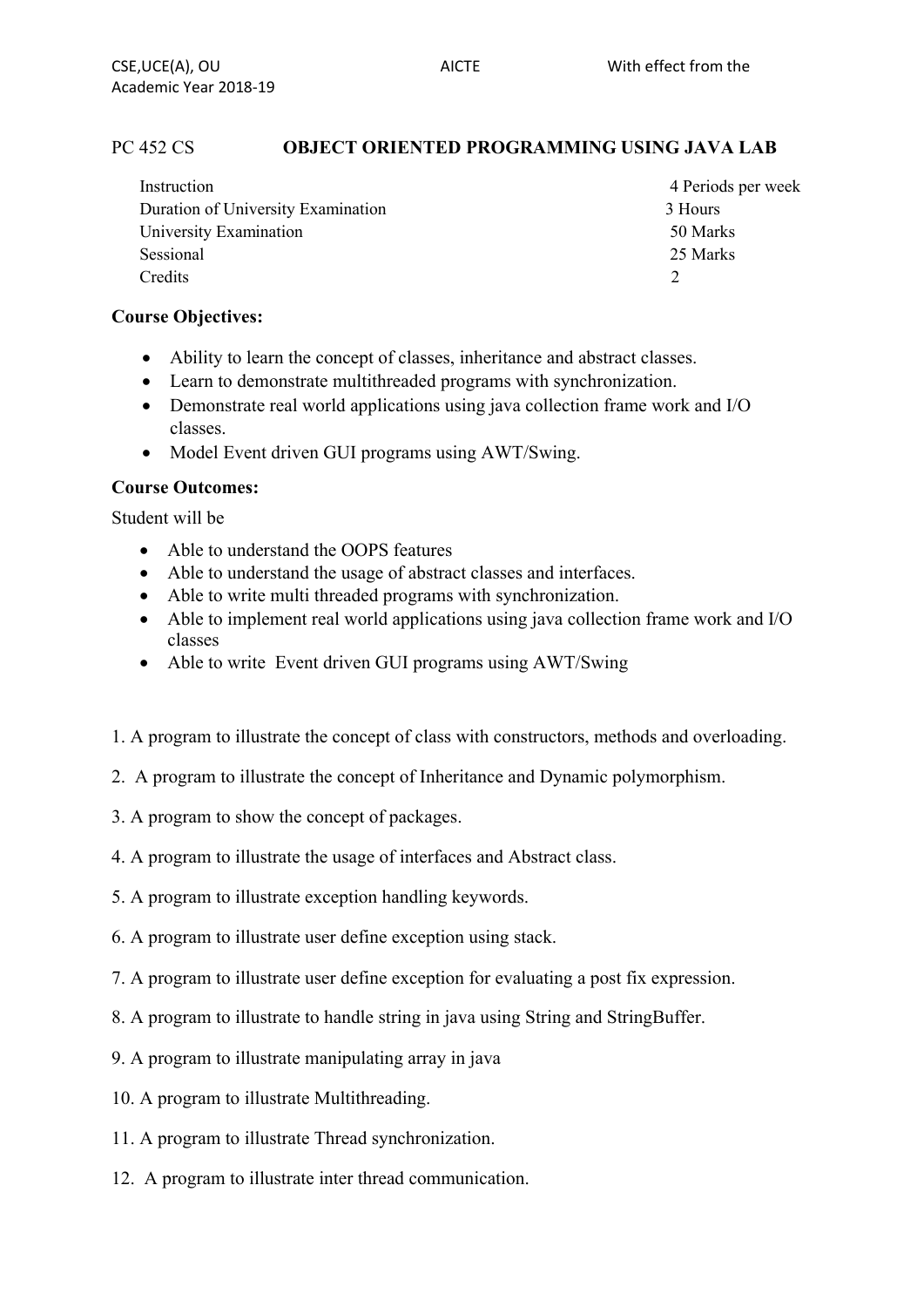- 13. A program using String tokenizer.
- 14. A program using Linked list class.
- 15. A program using Tree set class.
- 16. A program using Hash set and Iterator classes.
- 17. A program using Map classes.
- 18. A program using Enumeration and Comparator interfaces.
- 19. A program to illustrate Buffered I/O streams and Buffered reader.

20. Write a Java program to read text from file from a specify index or skipping byte using file Input stream.

- 21. Write a Java program to determine number of byte return to file using data output stream.
- 22. A program to illustrate ByteArrayI/O Streams.
- 23. A program to illustrate the usage of Serialization.
- 24. An application involving GUI with different controls, menus and event handling.
- 25. A program to implement a simple calculator using grid layout manager.
- 26. A program to implement Recursive Fibonacci method using swing
- 27. A program to display digital clock using swing
- 28. A program to read from a file and write to a file using Applet
- 29. A program to display a calendar using JCombo box.
- 30. A program to illustrate event listener interfaces.